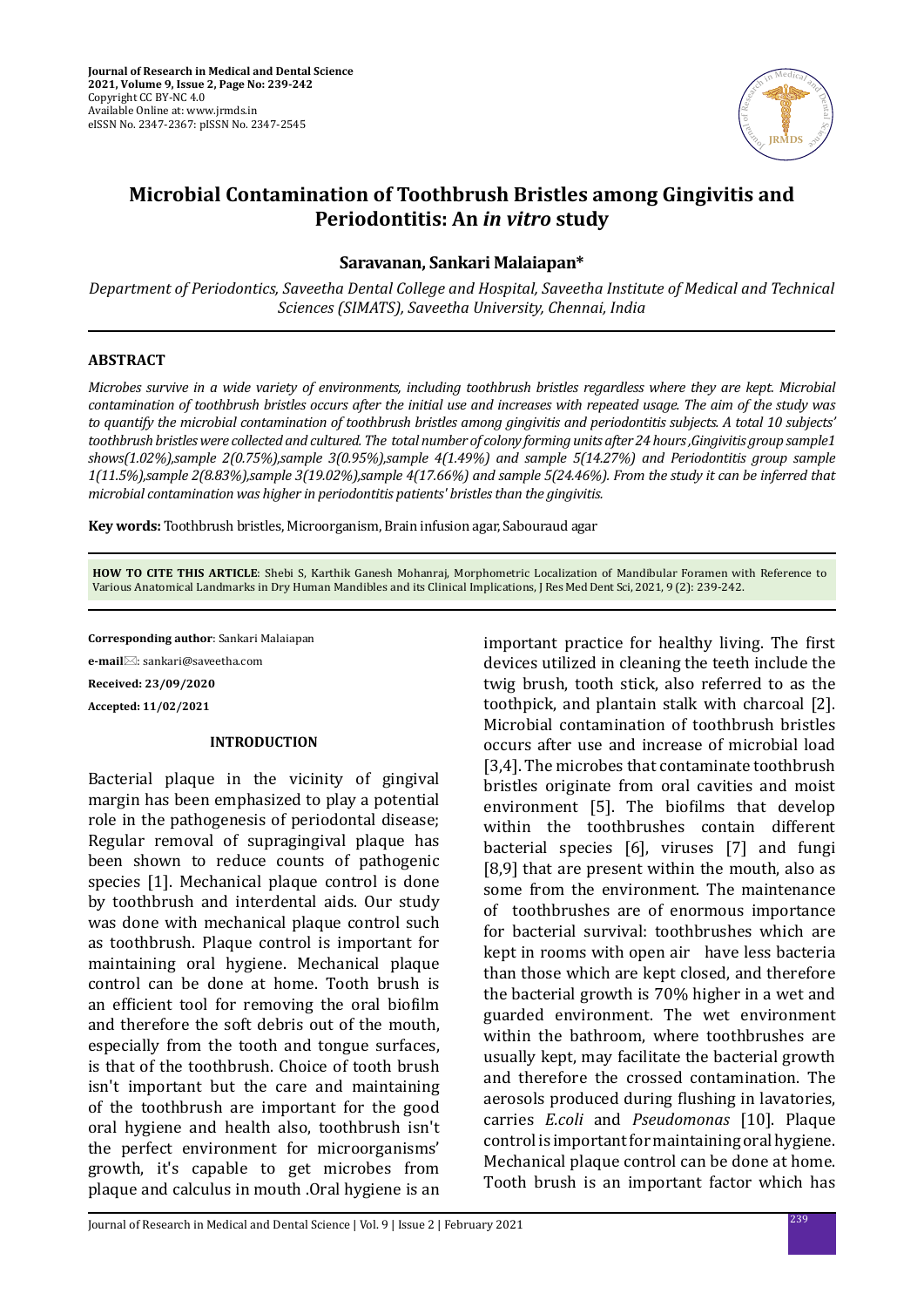been used daily to reduce plaque accumulation. As tooth brushes were used regularly more number of microorganism harbour in toothbrush bristles. Proper maintenance of tooth brush helps in reduction of plaque and prevent from periodontal disease. Previously we worked on plenty of topics in periodontics [11-26]. And now the current study was done to identify<br>the differences in microbial contamination differences in microbial contamination in toothbrush bristles between gingivitis and periodontitis subjects.

#### **MATERIALS AND METHODS**

Patients visited the Department of Periodontics in Saveetha dental college were included in this study in which ten patients' tooth brushes were collected, were from both sexes male and female. Toothbrushes were collected from Gingivitis and periodontitis subjects. In which 5 toothbrushes were collected from gingivitis and 5 toothbrushes were collected from patients with periodontitis. Inclusion criteria gingivitis patients, periodontitis patients who were under 1<sup>st</sup> dental visit before phase 1 therapy and exclusion criteria patients who have undergone periodontal therapy, patients under periodontal treatment. The study was approved by the institutional review board and ethical committee. Informed consent was obtained from all participants before commencement of the study. The study was done in BRULAC department of Saveetha University. The samples (Toothbrush bristles) were collected in a sterile container with 10 ml brain heart infusion agar is a growth media for microorganisms which is used in culture. The plates were stored in a bacteriological incubator at 37° C for a period of 24 hours for microbial growth analysis. After 24h growth the colony-forming units (CFU) were counted and subsequent microorganisms identification. Total numbers of microorganisms were determined in each plate. Each plate containing microorganism was counted and estimated in Total viable count (TVC) gives quantitative estimation of bacteria, number of colony forming units (CFU/ml).

## **RESULTS AND DISCUSSION**

A total of 10 toothbrushes were collected from patients visiting Department of Periodontics, which 5 toothbrushes were collected from<br>gingivitis patients and 5 toothbrushes toothbrushes were collected from periodontitis patients. Patient with Gingivitis group sample1 shows (1.02%), sample 2(0.75%), sample 3(0.95%), sample 4(1.49%) and sample 5(14.27%) and Periodontitis group sample 1(11.5%), sample 2(8.83%), sample 3(19.02%), sample 4(17.66%) and sample 5(24.46%) (Figures 1 and 2).

After 24 hours colony forming units were assessed in gingivitis patients and periodontitis patients which shows patients with periodontitis patients has higher amount of colony formation units in toothbrush bristles compared with gingivitis patients has lesser number of colony forming units. In our study patients with gingivitis and periodontitis were selected who visited first time for dental treatment. Gingivitis and Periodontitis occurs due to accumulation of



**Figure 1: This figure shows the number of bacterial colonies formed from toothbrush samples obtained from gingivitis and periodontitis patients.**



**Figure 2: This bar graph represents the number of bacteria colonization in toothbrush bristles, where X denotes number of samples analysed and Y axis denotes colony forming units(CFU). Blue colour denotes Gingivitis and Green colour denotes Periodontitis, in gingivitis colony forming units are minimal in toothbrush bristles. The colony forming units in all periodontitis bristle samples was higher in all samples compared to gingivitis samples.**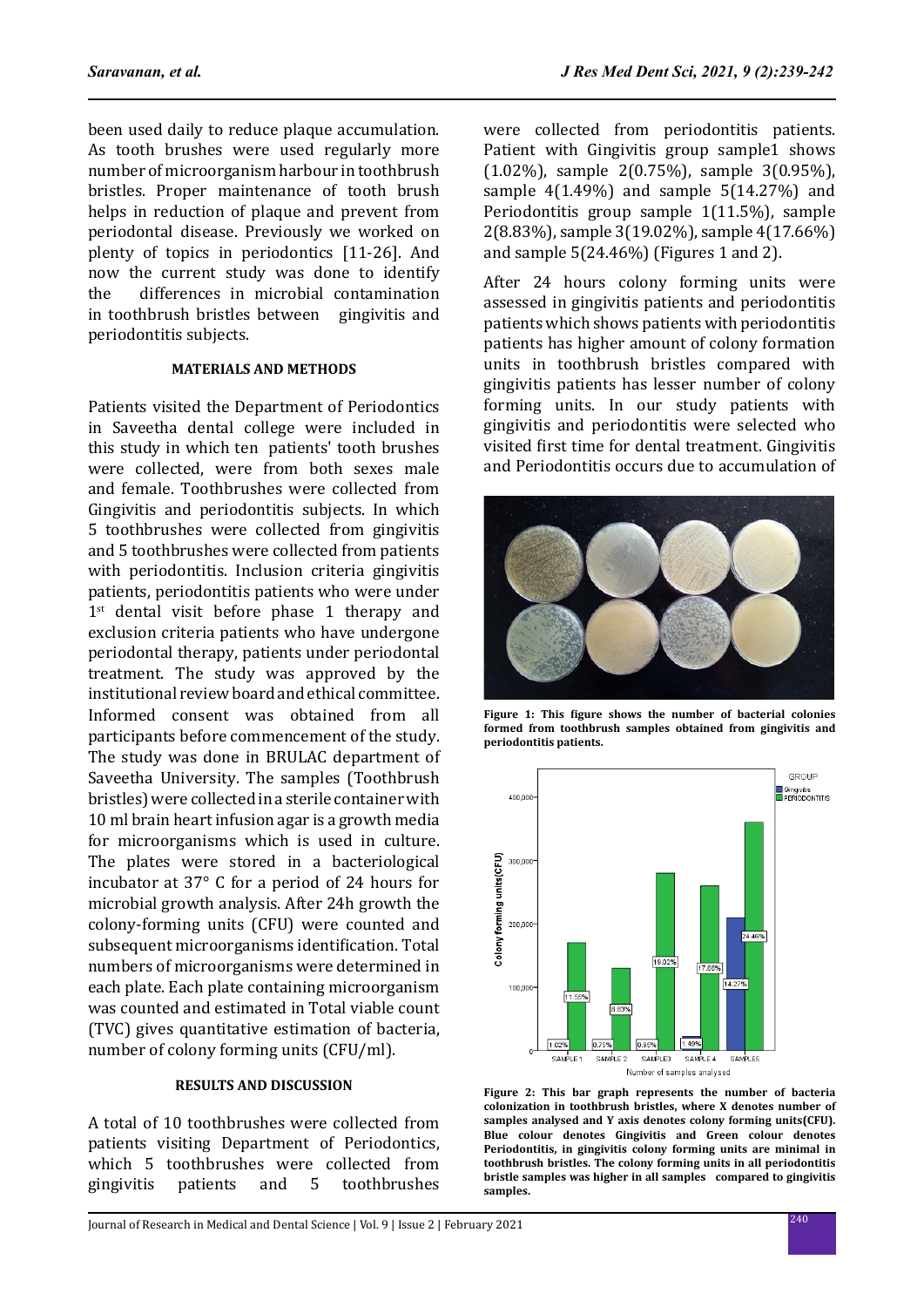plaque and calculus study. The result was colony forming units in gingivitis was in concurrence without values but no direct comparison is possible since they have compared healthy against gingivitis. The toothbrush contamination among healthy individuals occurs earlier after the primary use, and increases with its further usage [27,28]. Oral cavity harbors highest concentrations of various microbial populations (more than bacterial 700 species', from which 400 are found within the periodontal pockets [29]. The alpha haemolytic streptococci have periodontal pathogen potential; can prevent the colonization of the more pathogenic species', also as viridans streptococci which may have a role due to the expansion inhibition of the periodontal pathogens [30]. The microorganisms get locked across *E.coli* [29]. The contaminated toothbrushes harbour pathogenic bacteria that cause local and systemic infections. Thus can serve as potential sources of various systemic conditions, like heart diseases, arthritis, bacteremia and brain stroke. Immuno compromised patients organisms are more prone to super infections, like multiple drugs resistant *Enterococcus faecalis* and enteric gram negative species', Pseudomonas and Candida albicans, in gediadrtic patients excessive antibiotic overload [3]. Evidence shows that toothbrushes from both healthy patients and patients with oral disease had both potentially pathogenic bacteria and viruses such as *Staphylococcus aureus*, *E. coli*, *Pseudomonas*, and herpes simplex virus. The inflammatory bowel disease patients responded well to treatment after replacement of the contaminated toothbrushes once they replaced the used toothbrushes with new ones [4]. The different microorganisms could grow on toothbrushes after its usage [27]. The bacteria that adhere accumulate and survive on the toothbrushes, could also be transferred across to the individuals, thus spreading the disease [5,31]. The fluids and food debris accumulate in the spaces between tufts by capillary action; and serve as nidus for bacterial growth [32]. The toothbrushes when kept in closed containers are safer than exposed surfaces which have higher bacterial counts [33]. Retention of moisture and oral debris within the bristles enhanced bacterial survival [7]. Bacteria get entrapped within the bristles and enhance bacterial survival (aerobic versus anaerobic), toothbrush design also plays a significant role [9]. The toothbrush can act as a reservoir for microbial colonization. Advances in therapeutic strategy for treatment of periodontal disease should not underestimate the value of mechanical plaque control. The study limitations are smaller sample size and periodontal pathogens harboring the bristles also should be assessed with a larger sample. As per the saying prevention is better than cure, simple maintenance of not only oral but also the tooth brushes plays a significant role in local and systemic wellbeing.

## **CONCLUSION**

In Periodontitis patients show a higher amount of colony forming units compared to gingivitis patients shows lower amount of colony forming units.

## **ACKNOWLEDGEMENT**

Saravanan carried out the study, participated in the sequence alignment, statistical analysis and drafted the manuscript. Dr.Sankari Malaippan conceived the study, participated in its design and coordinated and provided guidance to draft the manuscript. All authors read and approved the manuscript.

#### **CONFLICT OF INTEREST**

There were no conflicts of interest as defined by the authors.

#### **REFERENCES**

- 1. Haffajee AD, Thompson M, Torresyap G, et al. Efficacy of manual and powered toothbrushes (I). Effect on clinical parameters. J Clin Periodontol 2001; 28:937-946.
- 2. Hyson JM. History of the toothbrush. J History Dent 2003; 51:73–80.
- 3. Saravia ME, Nelson-Filho P, da Silva RA, et al. Viability of *Streptococcus* mutans toothbrush bristles. J Dent Children 2008; 75:29-32.
- 4. Warren DP, Goldschmidt MC, Thompson MB, et al. The effects of toothpastes on the residual microbial contamination of toothbrushes. J Am Dent Assoc 2001; 132:1241-1245.
- 5. Caudry SD, Klitorinos A, Chan EC. Contaminated toothbrushes and their disinfection. J Canadian Dent Assoc 1995; 61:511-516.
- 6. Moore G, Smyth D, Singleton J, et al. Does targeted and quantified control of the microbiological environment within the intensive care unit reduce colonisation and